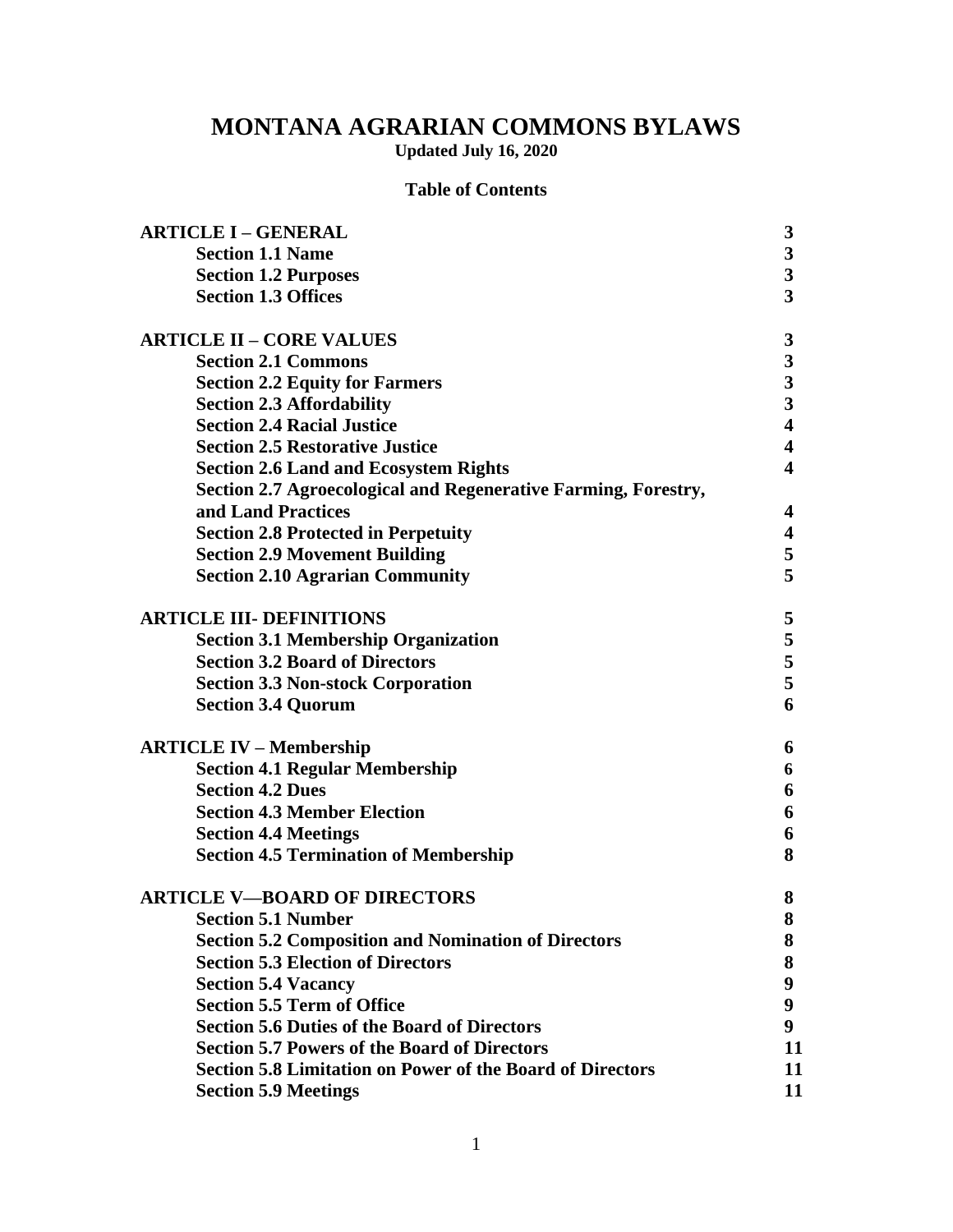| <b>Section 5.10 Action in Lieu of Meeting</b>               | 12 |
|-------------------------------------------------------------|----|
| <b>Section 5.11 Removal</b>                                 | 12 |
| <b>ARTICLE VI - BOARD OFFICERS</b>                          | 12 |
| <b>Section 6.1 Designation of Board Officers</b>            | 12 |
| <b>Section 6.2 Duties of the Board President</b>            | 12 |
| <b>Section 6.3 Duties of the Board Vice-President</b>       | 13 |
| <b>Section 6.4 Duties of the Board Treasurer</b>            | 13 |
| <b>Section 6.5 Duties of the Board Secretary</b>            | 13 |
| <b>Section 6.6 Tenure of Board Officers</b>                 | 13 |
| <b>Section 6.7 Removal of Officers</b>                      | 14 |
| <b>ARTICLE VII - STEWARDSHIP</b>                            | 14 |
| <b>Section 7.1 Principles of Land Use</b>                   | 14 |
| <b>Section 7.2 Encumbrance of Land</b>                      | 14 |
| <b>Section 7.3 Transferring Land</b>                        | 14 |
| <b>ARTICLE VIII: AMENDMENT OF ARTICLES OF INCORPORATION</b> |    |
| <b>AND BYLAWS</b>                                           | 15 |
| <b>Section 8.1 Certificate of Incorporation</b>             | 15 |
| <b>ARTICLE IX: DISSOLUTION</b>                              | 15 |
| <b>Section 9.1 Requirements for Dissolution</b>             | 15 |
| <b>ARTICLE X: MISCELLANEOUS PROVISIONS</b>                  | 16 |
| <b>Section 10.1 Fiscal Year</b>                             | 16 |
| <b>Section 10.2 Deposit of Funds</b>                        | 16 |
| Section 10.3 Checks, etc                                    | 16 |
| <b>Section 10.4 Loans</b>                                   | 16 |
| <b>Section 10.5 Contracts</b>                               | 16 |
| <b>Section 10.6 Indemnification</b>                         | 16 |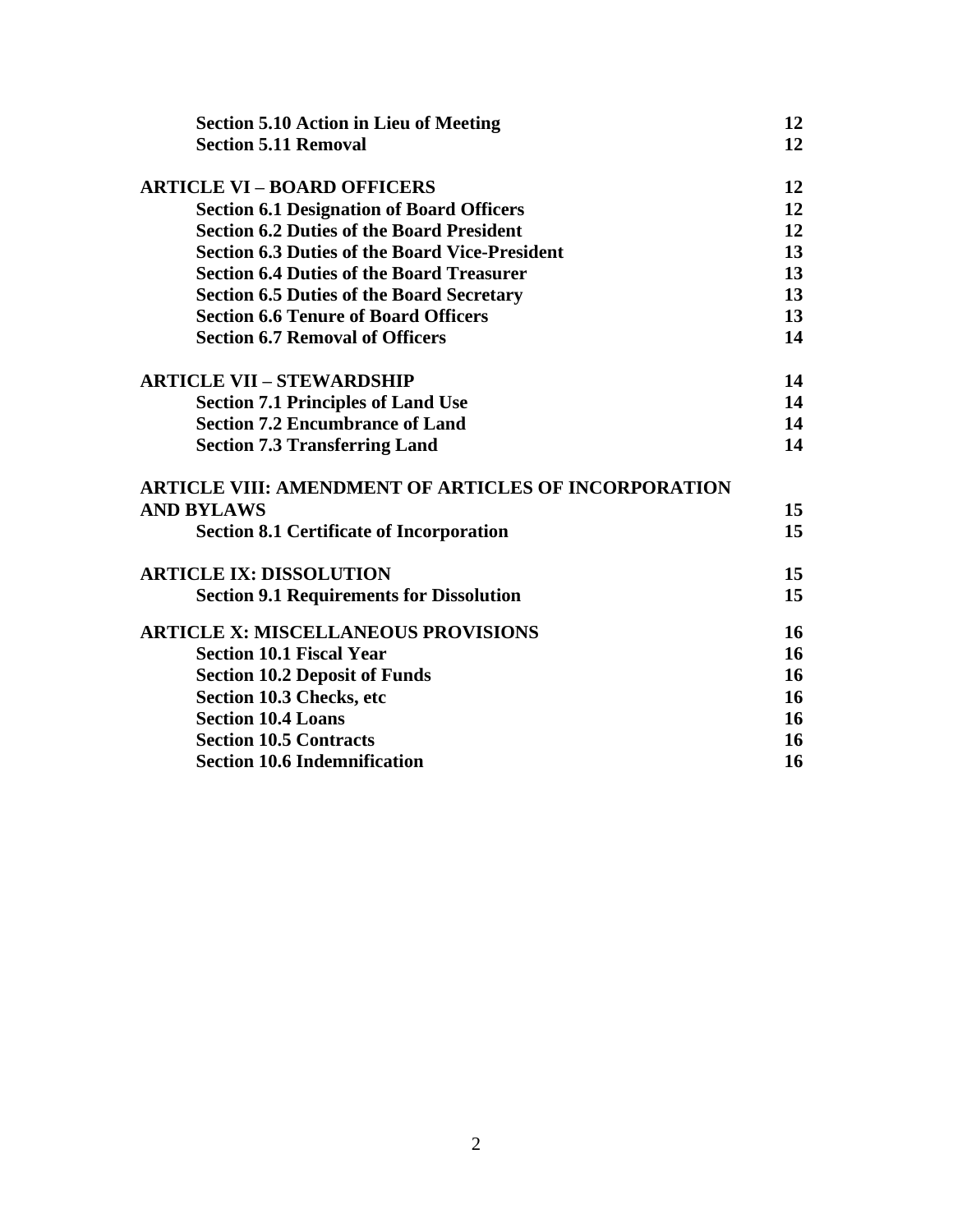# **ARTICLE I – GENERAL**

#### **Section 1.1 Name**

The name of the corporation is **Montana Agrarian Commons**, hereinafter referred to as the "Commons."

### **Section 1.2 Purposes**

- **a.** The exclusive purpose of the Commons shall be to own and preserve agricultural land and agrarian community real estate and real property assets as a title holding corporation exempt from federal income tax under IRC 501(c)(25).
- **b.** All income collected from the leasing and rental of such land and real estate and property, sale of infrastructure on such land, and all other funds collected by the Commons, less expenses, shall be turned over to Members of the Commons.
- **c.** Members shall at all times be organizations described in IRC 501(c)(25)(C). The Founding Members are Agrarian Land Trust, Trust Montana, Inc., and Vilicus Training Institute, all three of which are exempt under IRC  $501(c)(3)$ .

#### **Section 1.3 Offices**

The principal office of the corporation shall be located at 117 West Broadway, Missoula, Montana, 59801.

### **ARTICLE II – CORE VALUES**

#### **Section 2.1 Commons**

- **a.** Land is the foundation of society, the economy, and the basis of health for humans and all other life. Management and ownership regimes, together with notions of private property and water rights, should not override the laws of nature.
- **b.** The Members acknowledge the limits of fragile ecosystems and that humans are land-users in common with the other life on planet Earth. Land provides opportunities for collaborations that allow all life to thrive.

#### **Section 2.2 Equity for Farmers**

- **a.** Farmers must be able to build equity in the land and in their land-business.
- **b.** Lease terms must allow the farmer or rancher to invest in infrastructure, soil health, and the long-term interests of the land.
- **c.** Farm practices and economic conditions must support the dignity of labor and provide a living wage.

#### **Section 2.3 Affordability**

- **a.** Our agricultural economy is profoundly distorted by energy subsidies, speculation, absenteeism, commodity markets, unsustainable development, real estate booms, and the arbitrarily low value of food and farm labor.
- **b.** Agricultural land should be affordable from generation to generation, and farmers and ranchers should have increased access to affordable housing and alternatives to credit and predatory loans and extractive finance.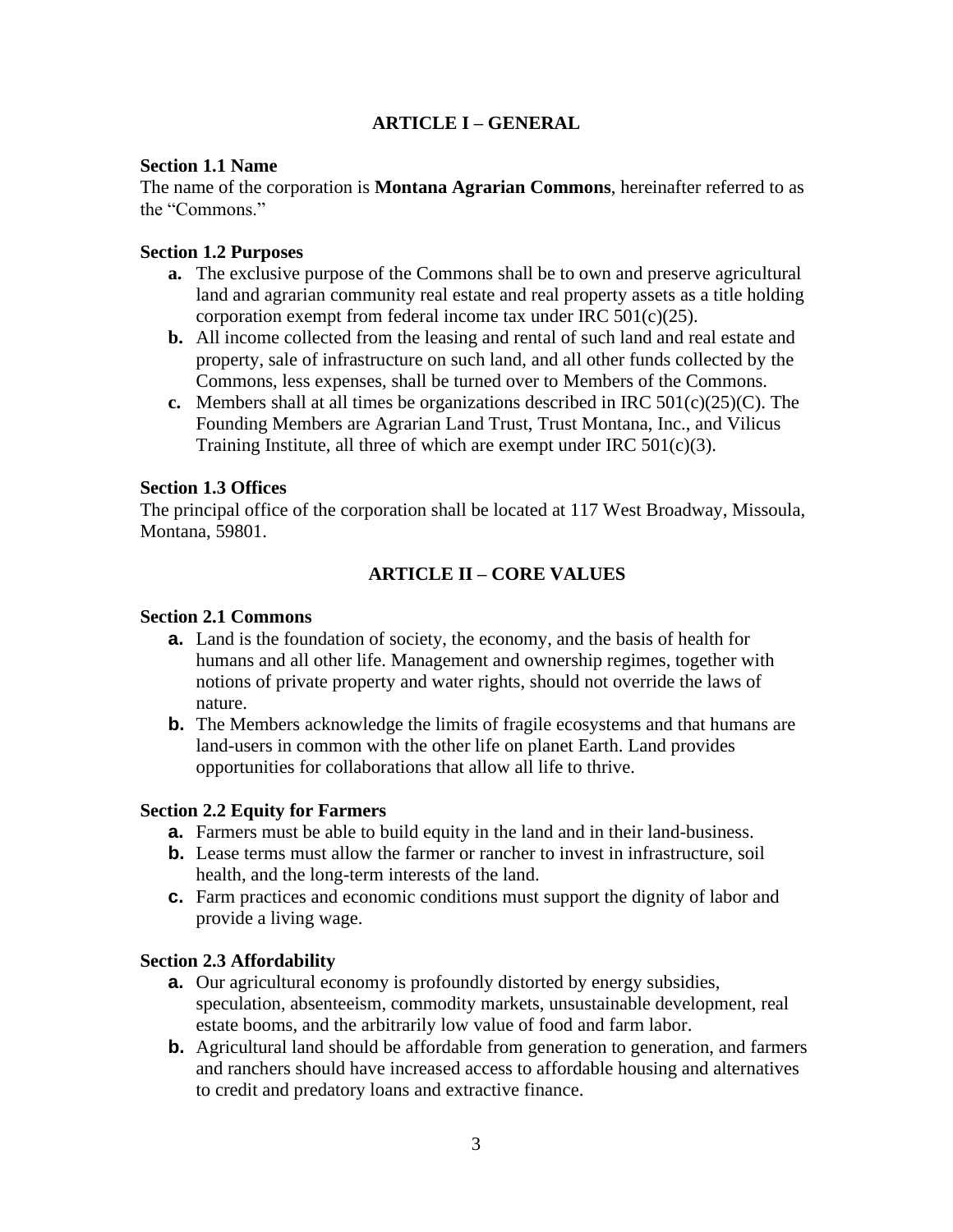### **Section 2.4 Racial Justice**

- **a.** The Members acknowledge the historic and present inequities and systemic oppression inflicted upon indigenous communities and communities of color in the United States.
- **b.** We are committed to working to create opportunities of secure land tenure for individuals and communities who have historically been denied access to land, have been dispossessed from their land, or who have otherwise been prevented from building equity through land and farm ownership.
- **c.** We engage in thoughtful consideration of racial equity when evaluating every project, considering active partnerships and initiatives, and when considering membership.

### **Section 2.5 Restorative Justice**

- **a.** Enclosure, dispossession, and land loss have dislocated many people and communities from their connection, stewardship, and ownership of the land, creating untold inequity and trauma in our society.
- **b.** We support and share models of re-connection to land, land reparations, and wealth creation for dispossessed people and communities.
- **c.** We seek Commons projects that foster the spiritual and physical relationships of mutual care and respect between people, the land, and all species who share it.
- **d.** We acknowledge that the US legal system falls short of acknowledging the full sovereignty of federally recognized Indian tribes, as well as that of unrecognized tribes, and we are committed to supporting the sovereign status of tribal governments in order to help heal land and people.

#### **Section 2.6 Land and Ecosystem Rights**

- **a.** We acknowledge that land and water are the source of life and must be protected. Land and all lifeforms that inhabit it have inherent value and are interwoven, and therefore, our work acknowledges the rights of land and ecosystems and calls us to consider deeply the impact of human land use and business decisions on humans and all other life.
- **b.** We resist colonizing, exploiting, and extracting from land.

### **Section 2.7 Agroecological and Regenerative Farming, Forestry, and Land Practices**

Agrarian Commons aims to encourage a holistic approach that links ecology, socioeconomics, and local culture to deepen environmental, human, and community health. Agrarian Commons and Agrarian Land Trust facilitate farming practices that leave the whole farm ecosystem healthier year-to-year.

#### **Section 2.8 Protected in Perpetuity**

- **a.** Agricultural land should be protected in perpetuity, taken out of the commodity market, and where possible and economically feasible, farmed using sustainable methods that preserve the public trust and protect ecological integrity.
- **b.** Farmers must be able to invest in the health of the land, protect vulnerable areas, and improve wildlife areas, habitat, and water quality.

### **Section 2.9 Movement Building**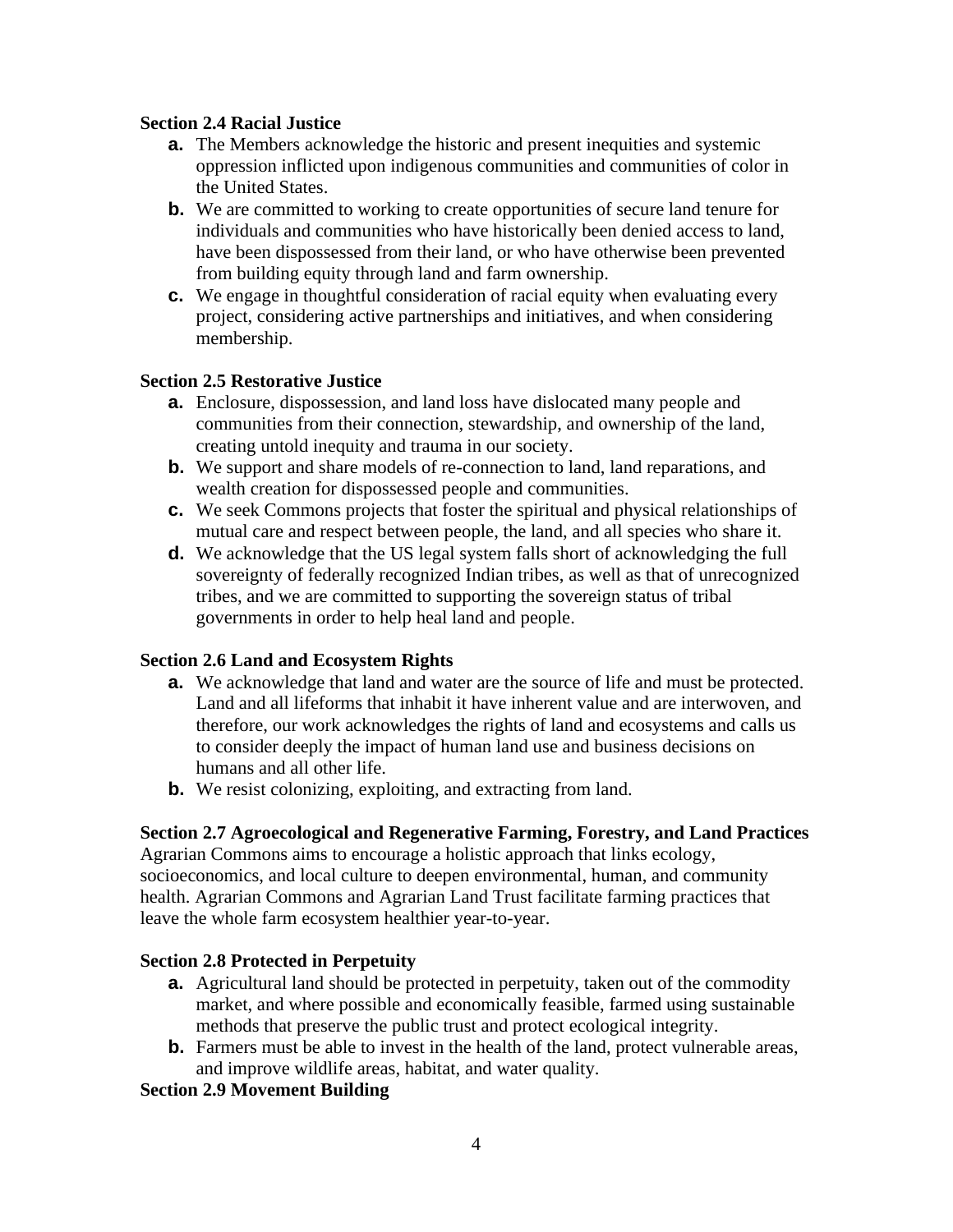State agrarian commons organizations, Agrarian Land Trust, and Trust Montana facilitate public awareness and engagement in allied movements for equitable land access and land care worldwide.

### **Section 2.10 Agrarian Community**

- **a.** We understand that farms support---and are supported by--many hands.
- **b.** Race, ethnicity, gender, age, and experience of our farmers and board members, as well as diversity of farming types and sizes, are among the many forms of diversity we seek to uplift and support for healthy and diversified agrarian communities around the country.
- **c.** We seek to invest in projects that provide ripples of change through the interconnectedness of a community.

# **ARTICLE III- DEFINITIONS**

Capitalized terms not defined elsewhere in these Bylaws shall have the meaning given to them below:

### **Section 3.1 Membership Organization**

- **a.** The Montana Agrarian Commons is a nonprofit organization defined under  $501(c)(25)(C)$  as a title holding corporation exempt from federal income tax, created to hold agricultural land in trust.
- **b.** The founding members are nonprofit organizations. Member roles and responsibilities are set out in Article 4 and include oversight of the Board of Directors.
- **c.** All members must be a qualified organization such as a government, governmental agency, or a non-profit defined by the Internal Revenue Code, 501(c)(25).

### **Section 3.2 Board of Directors**

- **a.** MCA 35-2-415 requires that all boards of directors of a Montana corporation be made up of individuals, not organizations.
- **b.** Pursuant to MCA 35-2-417, the initial Board of Directors shall be individuals appointed by the Founding Members and subsequent Directors shall be elected as these Bylaws describe below in Article 5, nominated by the sitting Board and elected by the Members at the Annual Membership Meeting.
- **c.** Board of Director rights and responsibilities are set out in Article 5 and include reporting to the Members.

### **Section 3.3 Non-stock Corporation**

This organization is a non-stock corporation.

### **Section 3.4 Quorum**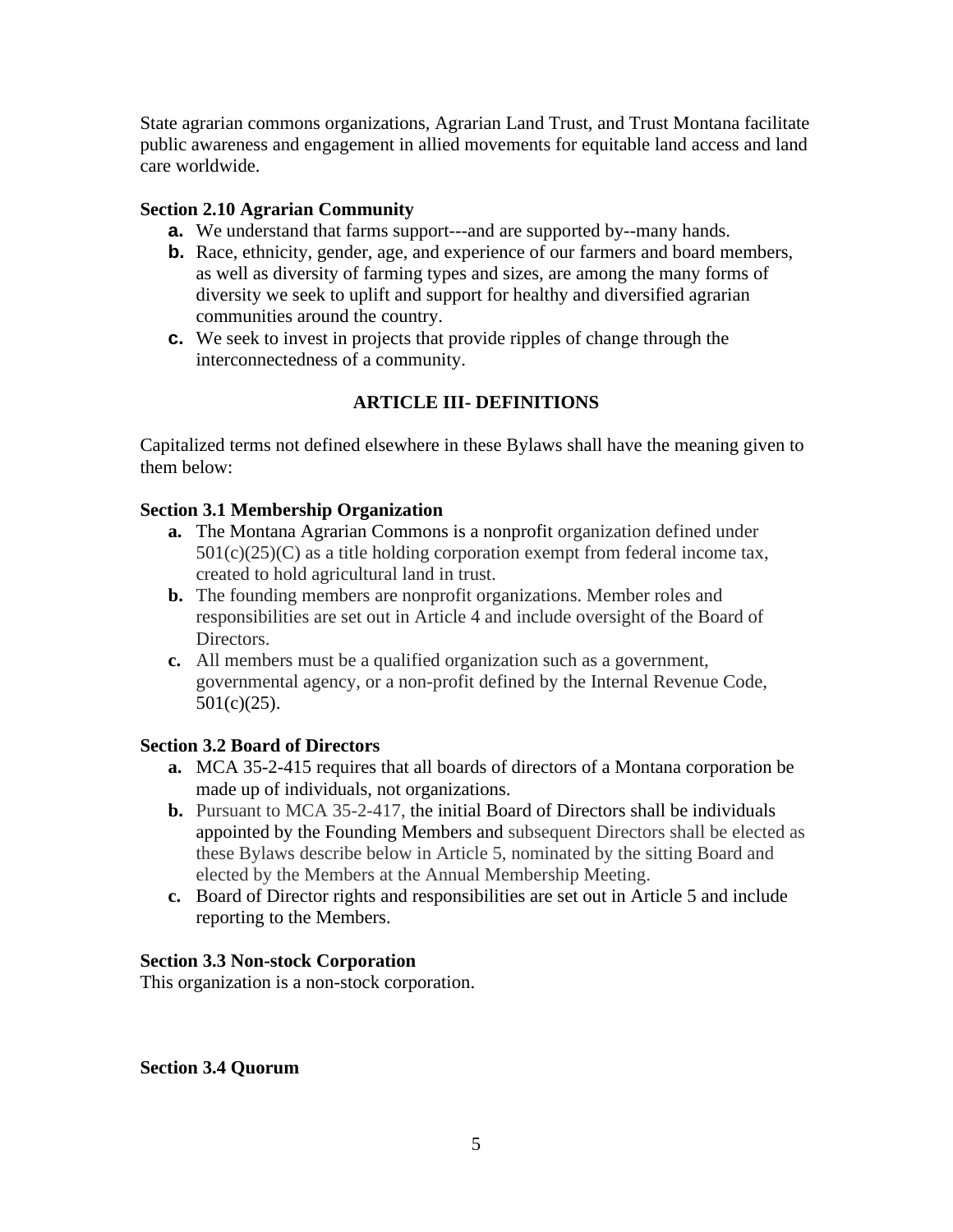- **a.** A quorum of the Membership or the Board shall consist of fifty (50) percent of the total group.
- **b.** If a quorum is not present, matters may be voted on either electronically, at the convening of a special meeting, or during the next scheduled meeting.

# **ARTICLE IV – Membership**

#### **Section 4.1 Regular Membership**

- **a.** The Commons shall have a single class of Members, which shall consist solely of organizations described under 501(c)(25)(C).
- **b.** At no time shall the Commons have less than three (3) or more than thirty five (35) Members. Founding Members shall be:
	- i. Agrarian Land Trust (EIN# 47-5508054), an organization qualifying as exempt under IRC 501(c)(3),
	- ii. Trust Montana, Inc. (EIN# 45-3204921), a statewide Community Land Trust organization, qualifying as exempt under IRS 501(C)(3), and
	- iii. Vilicus Training Institute (EIN# 47-3305574), an organization qualifying as exempt under IRS  $501(C)(3)$

#### **Section 4.2 Dues**

- **a.** Members of the Commons may be required to pay dues by the Board of Directors. The dues need not be equal for each Member.
- **b.** The decision to require dues, and the initial amount of dues, must be approved by all elected Directors.

#### **Section 4.3 Member Election**

- **a.** New Member nominations shall be made in writing at least 60 days prior to the Annual Membership Meeting by the Board of Directors.
- **b.** Nominees must fill out an application at least 45 days prior to the Annual Membership Meeting.
- **c.** Nominations shall be circulated to all Members at least 30 days prior to the Annual Membership Meeting.
- **d.** New Members shall be elected by the current Members at the Annual Membership Meeting.
- **e.** New Members must take any legal steps that are required to join a 501(c)(25), i.e. receive Board approval.
- **f.** Montana Agrarian Commons Bylaws must be updated to reflect the addition of new member(s).

#### **Section 4.4 Meetings**

- **a. Notice of Meetings.** Written notice of every Membership Meeting shall be given to all Members at least seven days before the meeting and shall include an agenda for the meeting. Notice may be sent via the US Postal Service, email, or other mutually acceptable written form of communication.
- **b. Annual Meetings***.* The Annual Membership Meeting, for reports to the Membership by its Officers and the Board of Directors, the election of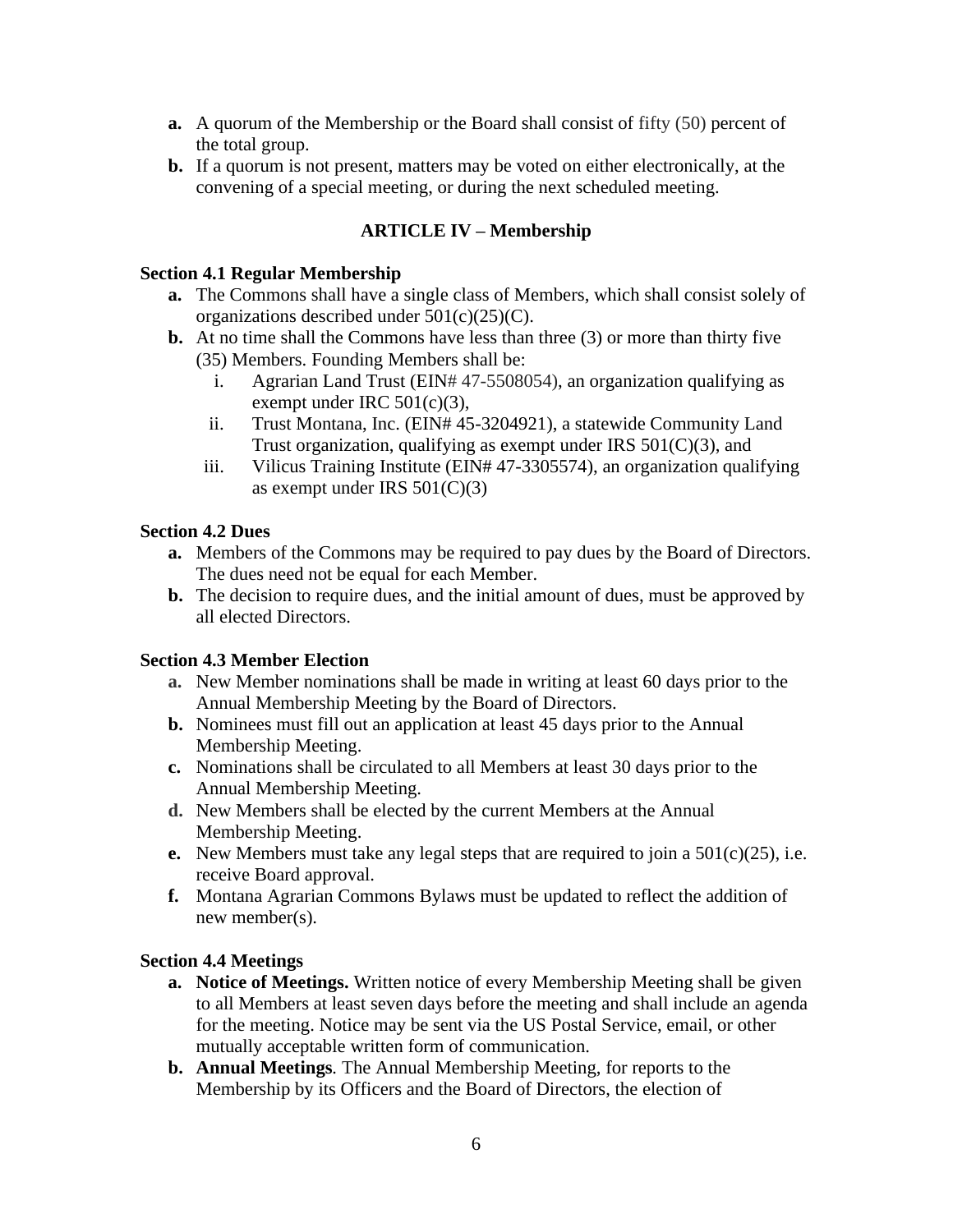Membership Officers and Board Directors, the assessment of dues, and the transaction of other business, shall be held in the fourth quarter of each year. The location and specific time of the Annual Membership Meeting shall be determined by the Board of Directors. Notice of the Annual Membership Meeting shall include a list of those persons nominated for Membership, Officer positions, and for the Board of Directors as provided in Articles 4 and 5 of these Bylaws.

- **c. Regular Meetings.** Regular Meetings may be scheduled by the Membership at such times and places as they shall establish at the Annual Membership Meeting. Regular Meetings may take place in person or using a mutually agreed upon video conferencing platform.
- **d. Special Meetings.** Special Membership Meetings may be called by the Board of Directors or by a written petition, addressed to the President of the Commons, signed by at least one tenth (10%) of the Membership. At a Special Membership Meeting, only those matters stated on the agenda, as included in the notice of the meeting, may be acted upon by the Membership.
- **e. Open meetings.** All Membership Meetings shall be open to any person.
- **f. Minutes.** Minutes of all Membership Meetings shall be recorded by the Secretary of the Commons or by another person designated by the Board of Directors. Minutes for every meeting shall be approved by the Members at the next Membership Meeting. The Secretary shall share all minutes within seven (7) days after each meeting with all Members. Procedures for storing and distributing nonpublic minutes with Members shall be determined by the Members at the first Annual Membership Meeting. All public records shall be made available via the Montana Agrarian Commons website.
- **g. Quorum.** A quorum shall consist of fifty percent (50%) of the total Membership, as determined by the Secretary of the Commons. If a quorum is not present, matters may be voted on electronically, at the convening of a Special Membership Meeting, or during the next scheduled meeting.
- **h. Action Outside of a Meeting.** The Membership may take any action that it might lawfully take at any meeting of the Membership in the absence of such a meeting, but with the same effect as if adopted or taken at such a meeting, by written, unanimous consent of the entire Membership. A written statement of the action and the effective date of such action shall be included in the records of the Commons.
- **i. Decision-Making.** Whenever possible, decisions shall be made at Membership Meetings by the consensus of the Members present, a quorum being assembled. In the event that consensus is not attained, a decision shall be made by an affirmative vote of a majority of the Members present and voting, a quorum being assembled, except as otherwise provided in these Bylaws. Voting shall be conducted on a one-Member one-vote basis. Before a vote is held on any motion, the exact language of the motion shall be recorded by the Secretary and read to the Membership, and all Members present shall have a reasonable opportunity to express their opinions on the proposition. Voting by proxy is prohibited unless the Board adopts a decision to allow proxy voting. In that case, the Board will also adopt a process and plan for executing proxy votes and communicate this to all Members.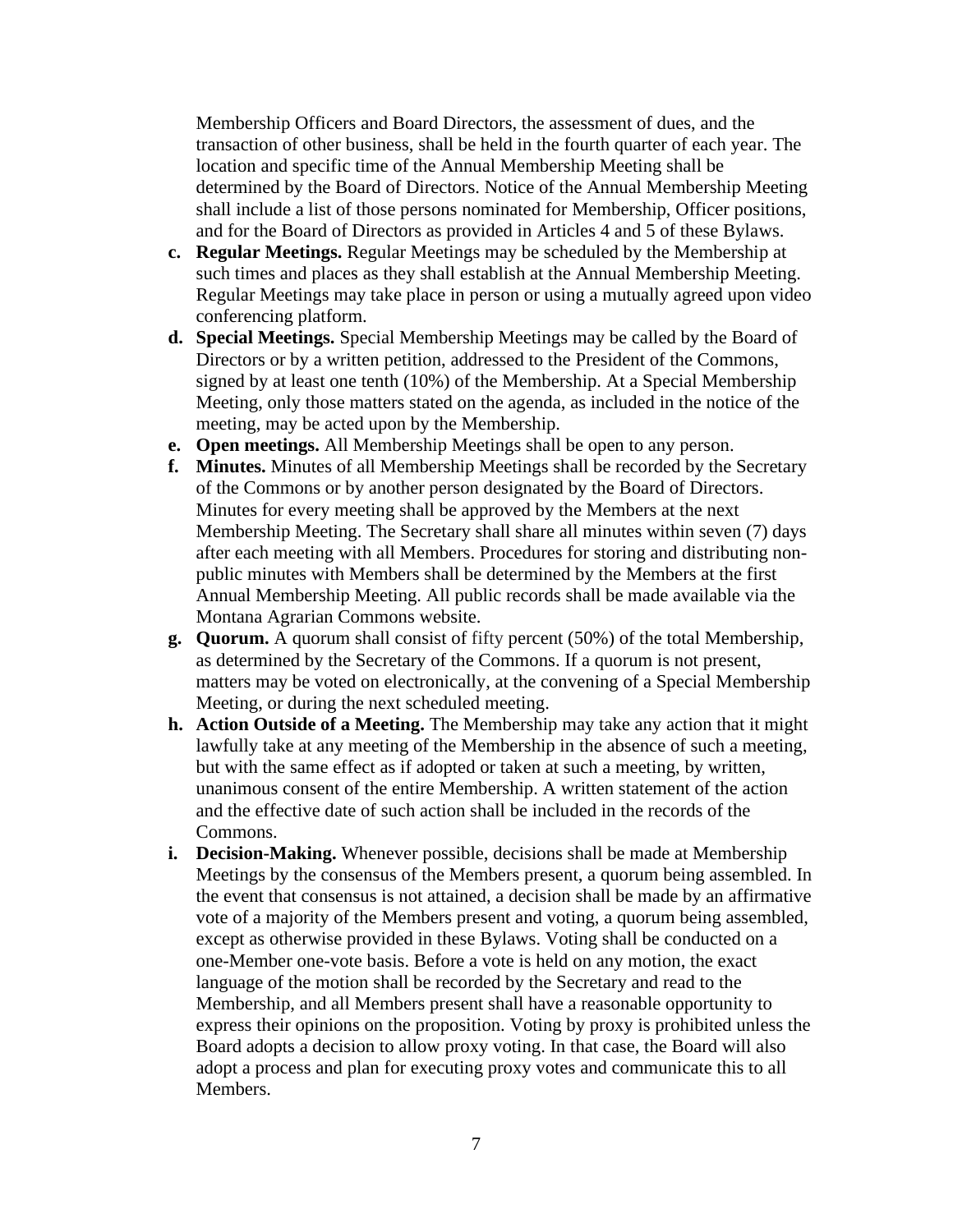### **j. Member Authority**.

- i. Members shall have the authority to dismiss the organization's investment advisor, if any, if the majority (51%) of the members vote in favor of the dismissal.
- ii. Members shall retain ultimate authority over the Board of Directors as required by IRC  $501(c)(25)$ .

# **Section 4.5 Termination of Membership**

- **a.** A Member may terminate its membership after providing 90 days written notice to the Commons President.
- **b.** The Commons may terminate a Member, after providing the Member the opportunity to communicate their case, for:
	- i. Failure to pay dues for three (3) consecutive periods, without an approved reason;
	- ii. Failure to satisfy Membership qualifications, which qualifications are to be determined by the Board; or
	- iii. Other reasonable grounds as determined by the Board.
- **c.** The Board shall create, and annually communicate to all Members, a fair and reasonable procedure for terminating memberships that includes notice and an opportunity to be heard.
- **d.** Members may be permitted to terminate their membership. They may nominate a replacement organization described in section  $501(c)(25)(C)$ , to be voted upon by the remaining members provided that the exchange does not cause the number of shareholders or beneficiaries to exceed 35.

# **ARTICLE V—BOARD OF DIRECTORS**

### **Section 5.1 Number**

The Board of Directors (the "Board") shall consist of a minimum of three (3) Directors and a maximum of twelve (12) Directors.

### **Section 5.2 Composition and Nomination of Directors**

- **a.** At the time of the Commons formation, Members shall nominate individuals to serve as Directors on the first Board.
- **b.** Thereafter, the Directors shall be nominated by the Commons' sitting Board.

### **Section 5.3 Election of Directors**

Directors shall be elected by a simple majority vote of the Membership at the Annual Membership Meeting pursuant to MCA 35-2-417.

### **Section 5.4 Vacancy**

**a.** If any elected Director on the Board should vacate that office for any reason and leave the Board with fewer than ten (10) Directors, before the expiration of his or her term, the remaining Board shall, within thirty days from the date on which the Director shall have vacated that office, elect a new Director to fill the vacancy.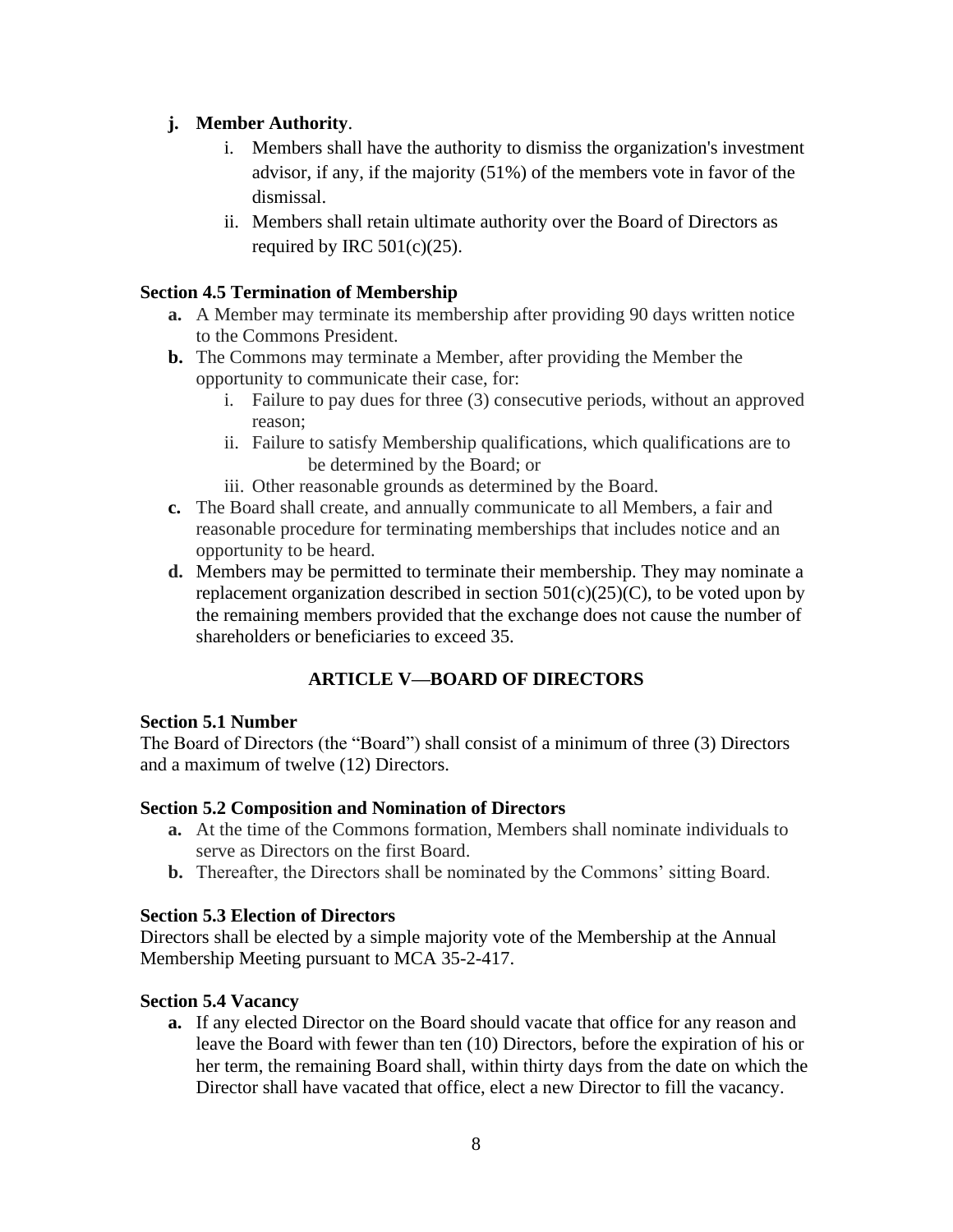- **b.** Any person elected to fill a vacancy on the Board must be one who can be reasonably expected to represent the interests of the constituents and the Members' mission of diversity.
- **c.** Board Directors must be individuals pursuant to MCA 35-2-415.
- **d.** Directors need not be affiliated with the Membership organizations but shall be selected to further this organization's Core Values as defined in Section 2.
- **e.** The Board of Directors should include farmer and rancher lessees and community stakeholders whenever possible.
- **f.** If any Director elected by the Members vacates his or her term or is removed from the Board, the Board shall, within thirty days from the date on which the Director shall have vacated that office, appoint a replacement Director to fill the vacancy.
- **g.** Replacement Directors elected by the Board shall serve out the remaining term of the person who has vacated the position.

### **Section 5.5 Term of Office**

- **a.** Except as otherwise specifically provided for pursuant to the provision of these Bylaws, each Director serving on the Board shall serve for a term of three (3) years unless he or she shall be removed from the Board as hereinafter provided.
- **b.** At the end of each Director's term, the Director may stand for re-election if nominated by the sitting Board.
- **c.** The term of a regularly elected Director of the Board shall commence at the adjournment of the Annual Membership Meeting at which he or she was so elected.

#### **Section 5.6 Duties of the Board of Directors**

The Board of Directors shall carry out the purposes of the Commons, implement the decisions of the Membership, and be responsible for the general management of the affairs of the Commons in accordance with these Bylaws. Specifically, the Board shall:

- **a.** Approve a written Annual Report to the Membership and make the Report available to all Members. The Report shall include a summary of the Common's activities during the previous year, the Common's most recent financial reports, and a list of all real estate held by the Commons. The Report shall be provided to Members as requested and at least annually.
- **b.** Adopt an annual operating budget prior to the beginning of each fiscal year, and approve any expenditures not included in the budget.
- **c.** Communicate and report to Members quarterly, or as needed, with an up-to-date Commons property file, which may include deeds, surveys, leases, conservation easements, farm practice certifications and/or farm or ranch management plans, forest management plans, soil quality tests, and more as requested or as needed for management of the Commons.
- **d.** Carry out data collection, assessments, evaluation, and related activities to support soil and ecosystem regeneration and carbon sequestration capacity.
- **e.** Supervise the activities of all officers, agents, and committees of the Commons in the performance of their assigned duties and investigate any possible conflicts of interest within the Commons.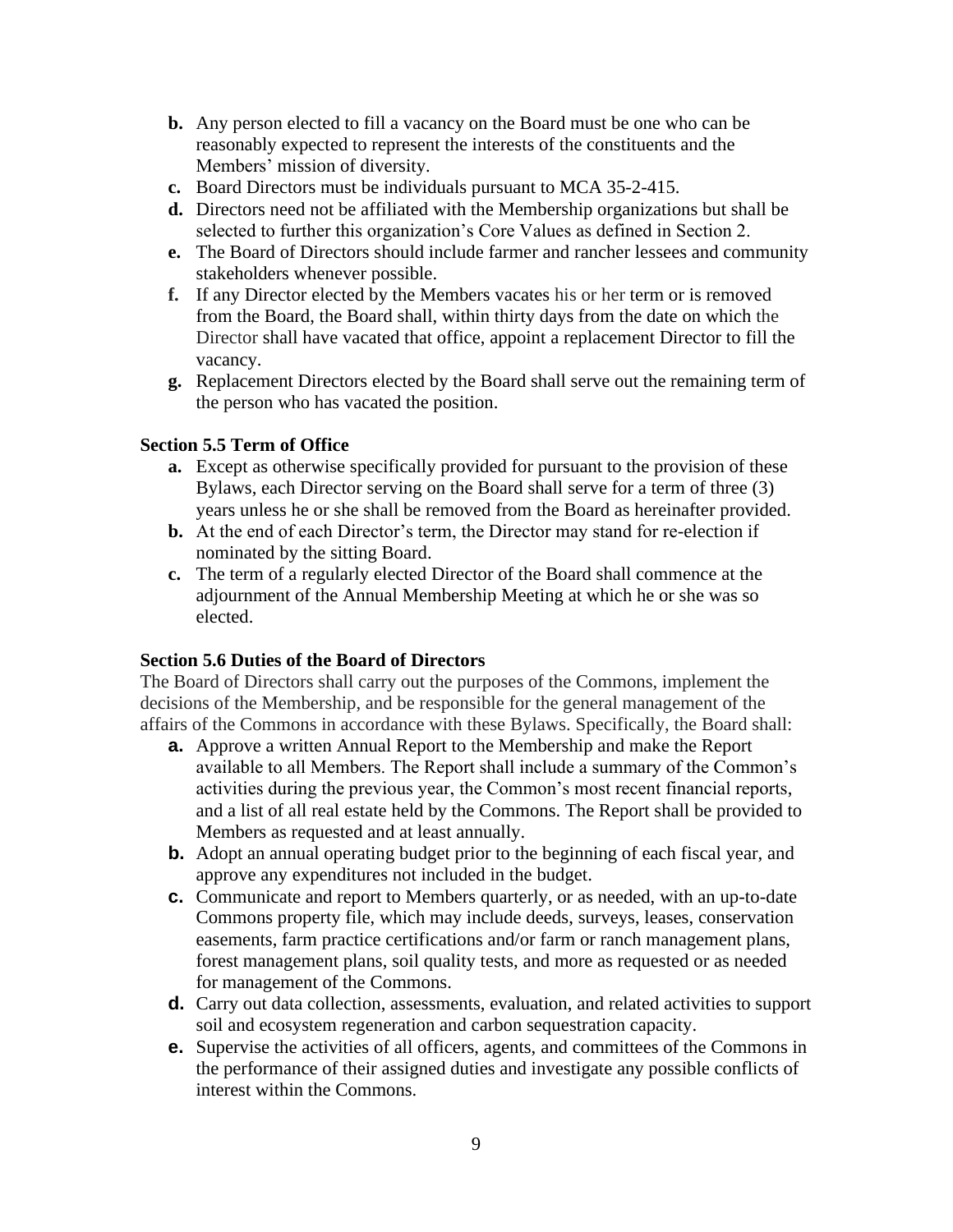- **f.** Adopt and implement personnel policies providing for the hiring, supervision, and evaluation of employees.
- **g.** Provide for the deposit of funds in accordance with these Bylaws.
- **h.** Determine by whom and in what manner deeds, leases, contracts, checks, drafts, endorsements, notes and other instruments shall be signed on behalf of the Commons.
- **i.** Acquire such parcels of land, with or without buildings and other improvements, through donation, purchase, transfer from a Member organization, or otherwise, as the Board shall determine that it is useful and prudent to acquire in furtherance of the purposes of the Commons.
- **j.** Collaboratively steward and nourish land, ecology, and community including supporting soil regeneration, carbon sequestration, ecosystem diversification, and food production.
- **k.** Convey the right to use land, through leases or other limited conveyances, in accordance with these Bylaws, the Good Faith Agreement, and with the primary goal of racial and economic equity, secure and affordable tenure based on agricultural enterprise viability, and lease tenure equity building mechanisms.
- **l.** Convey ownership of housing, agricultural buildings, and other improvements on the Common's land to qualified lessees, as possible, with restrictions enumerated in a ground lease between the Commons and the lessees.
- **m.** Rent housing, agricultural buildings, and other improvements on the Commons land to qualified renters, aligned with and connected to leaseholder agriculture and agrarian enterprises.
- **n.** Exercise, as appropriate, the Common's option to repurchase (or arrange for the resale of) improvements on the Common's land.
- **o.** Assure the sound management of the Common's finances to invest and steward soil and ecosystem health and farm viability, and in accordance with the Good Faith Agreement and federal and state regulations.
- **p.** Ensure that all income collected from holding title to property, less expenses, is turned over to the Members, in accordance with IRC regulations. Net income shall be distributed equally to each Member.
- **q.** Own land as a Commons, keeping land outside of market transfers and mortgage debt. Specifically, the Board is prohibited from selling Commons land and restricted from acquiring mortgage-based debt.

### **Section 5.7 Powers of the Board of Directors**

In addition to the power to carry out the duties enumerated above, the Board shall have the power to:

- **a.** Appoint and discharge advisors and consultants.
- **b.** Create such committees as are necessary or desirable to further the purposes of the Commons. (Any Member or stakeholder of the Commons may be appointed to any committee. No committee may take action on behalf of the Commons except as authorized by the Board of Directors.)
- **c.** Call special meetings of the Membership.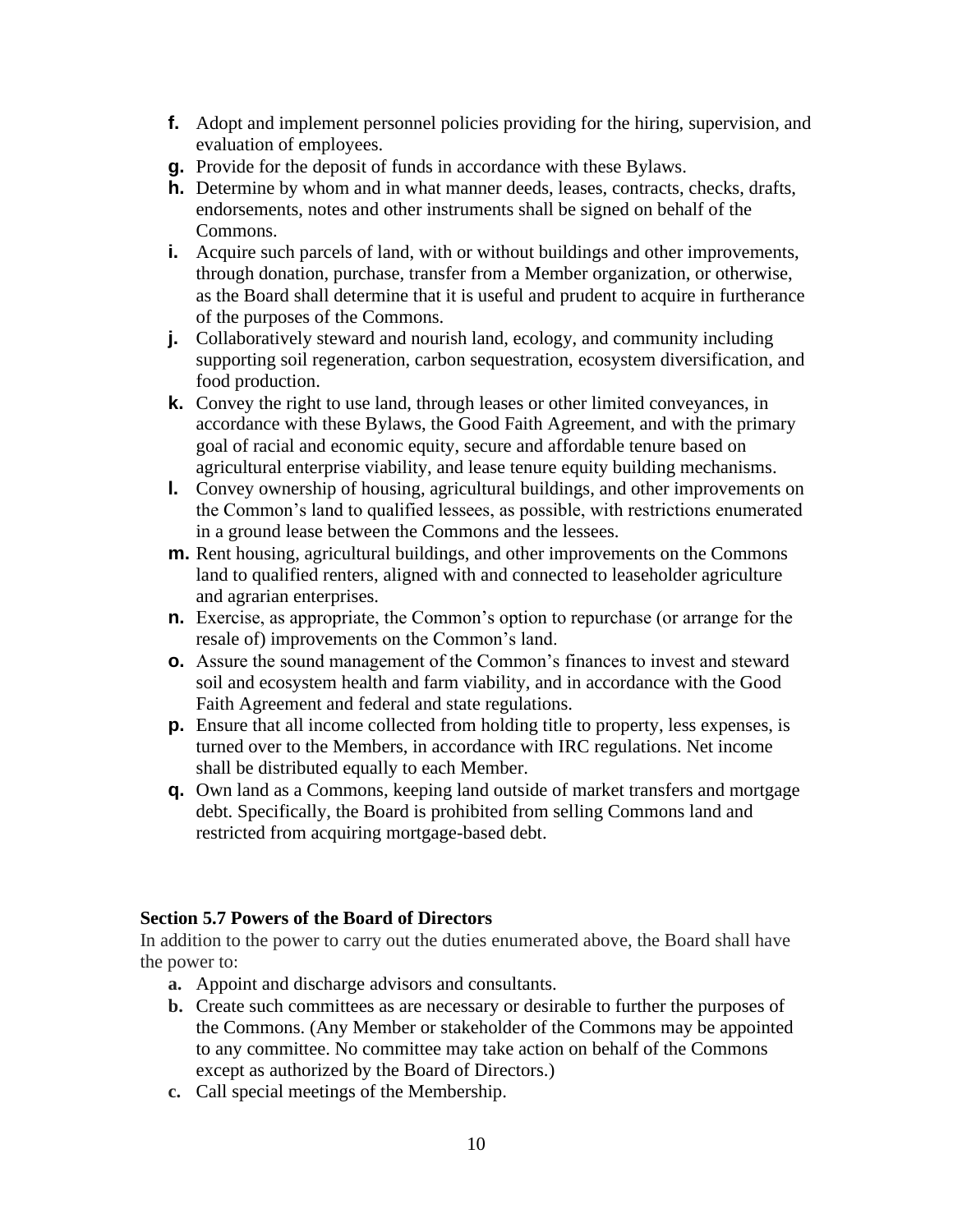- **d.** Approve the borrowing, lending, and investing of money as necessary to further the purposes of the Commons.
- **e.** Exercise all other powers necessary to conduct the affairs and further the purposes of the Commons in accordance with the Articles of Incorporation and these Bylaws, subject to the approval of the Membership.

### **Section 5.8 Limitation on Power of the Board of Directors**

- **a.** Action taken by the Board on any motion for the assessment of Membership dues or the removal of elected Directors shall not become effective unless and until such action is approved by the Membership in accordance with these Bylaws.
- **b.** An action taken by the Board on any motion for the sale of land, the amendment of the Articles of Incorporation or these Bylaws, the establishment or alteration of the "resale formula," or the dissolution of the Commons, shall not become effective unless and until such action is approved by the Membership and the Board of Agrarian Trust.
- **c.** The Board may **not** sell or otherwise alienate or encumber any land or properties or interest(s) in land or properties.
- **d.** Board Directors must act in good faith, with the care of an ordinarily prudent person in the circumstances, in the best interests of the organization. MCA 35-2- 416.
- **e.** Board of Directors shall adopt a conflict of interest policy pursuant to MCA 35-2- 418.

### **Section 5.9 Meetings**

### **a. Annual Meeting.**

- i. Time and place: The annual meeting of the Board shall be held at such time and place as the Board may select and notice thereof shall be afforded each of the Directors of the Board not later than 15 days prior thereto. In default of such selection, the annual meeting of the Board shall be held on the 4<sup>th</sup> Monday of January of each year.
- ii. Business: At the annual meeting of the Board:
	- a) The President shall report on the affairs of the corporation;
	- b) The Treasurer shall report on the financial condition of the corporation;

c) In the event of any vacancy, Board Officers of the corporation shall be elected; and

d) The Board shall conduct such business as may properly come before it.

**b. Regular Meetings.** Regular meetings of the Board may be held at such times and places as the Board may establish at the annual meeting and special notice thereof shall not be required other than the provision of agendas prior to meetings.

### **c. Special Meetings.**

i. The Board President, Vice-President, Treasurer or Secretary may call a special meeting of the Board and notice thereof shall be afforded each of the Directors of the Board not later than ten (10) days prior thereto.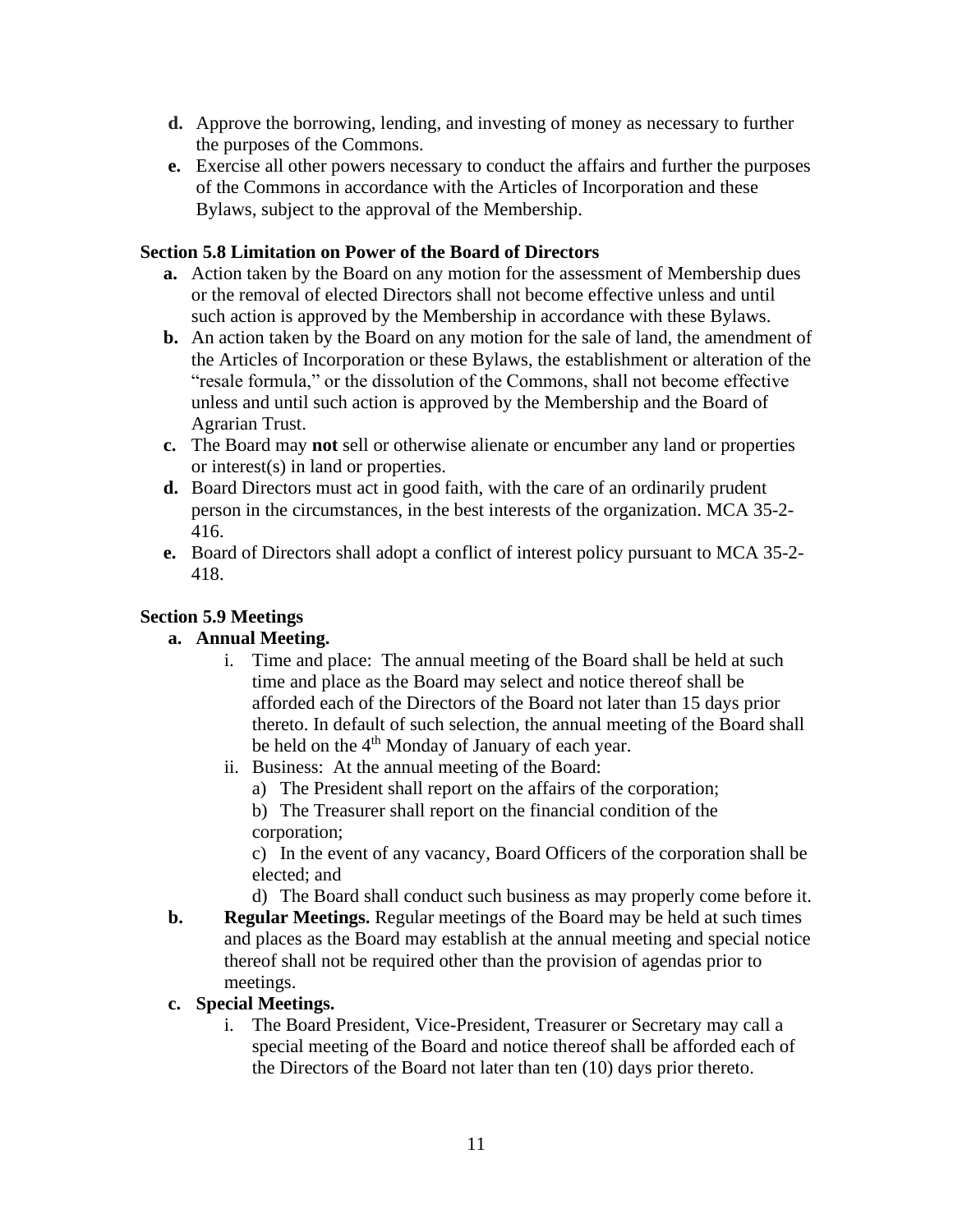ii. At a special meeting of the Board, only that matter or those matters for which the meeting was called, as stated in the notice of the meeting, may be called upon by the Board unless all of the Directors shall be present at the meeting and shall consent to taking action on other matters.

### **Section 5.10 Action in Lieu of Meeting**

The Board may take any action which it might lawfully take at any meeting of the Board, in the absence of such a meeting but with the same effect as if adopted or taken at such a meeting, by causing a written statement of the action to be entered into the records of the Commons over the signatures of each and every one of the Directors serving on the Board, then in office, and the Board may specify the effective date of such action.

### **Section 5.11 Removal**

The Board may remove a Director at any time by consensus of all Directors on the Board but, for the purpose of determining whether or not a consensus has been reached, the vote of the Director, the removal of whom is being decided upon, shall not be considered.

### **ARTICLE VI – BOARD OFFICERS**

#### **Section 6.1 Designation of Board Officers**

The Board of Directors shall designate its Board Officers and Executive Committee, to include a President, Vice-President, Treasurer, and Secretary.

### **Section 6.2 Duties of the Board President**

The Board President shall:

- **a.** Call to order all of the meetings of the Board;
- **b.** Consult with other Board Officers and Board committees regarding the fulfillment of their duties;
- **c.** Assure an agenda is prepared and disseminated for every Membership and Board meeting;
- **d.** Call a special meeting of the Membership or Board when petitioned to do so in accordance with these Bylaws;
- **e.** Carry out the duties assigned to the President regarding removal of a Director;
- **f.** Sit on the Executive Committee; and
- **g.** Perform such other duties as the Board may impose.

#### **Section 6.3 Duties of the Board Vice-President**

- **a.** Duties of the Board Vice-President shall be to assume the duties of the Board President in the President's absence or in the event the President is disqualified to perform any such duty;
- **b.** Sit on the Executive Committee; and
- **c.** Perform such other duties as the Board may assign.

#### **Section 6.4 Duties of the Board Treasurer**

The Board Treasurer shall oversee the finances of the Commons. Specifically, the Board Treasurer shall: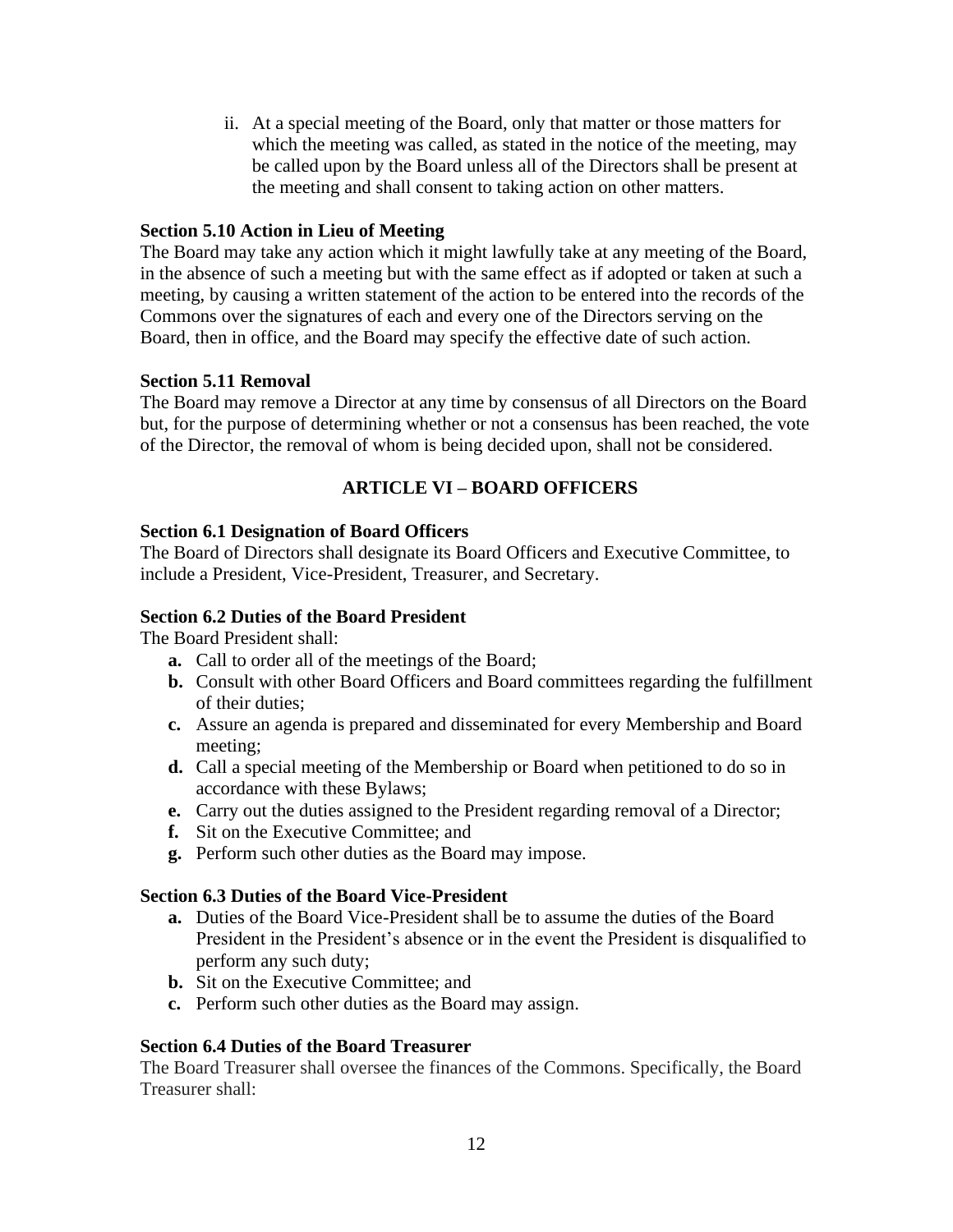- **a.** Assure that the financial records of the Commons are maintained in accordance with sound accounting practices;
- **b.** Assure that funds of the Commons are deposited in the name of the Commons in accordance with these Bylaws;
- **c.** Assure that all deeds, title papers, leases, and other documents establishing the Common's interest in property and rights in particular matters are systematically and securely maintained;
- **d.** Assure that all money owed to the Commons is duly collected and that all gifts of money or property to the Commons are duly received;
- **e.** Assure the proper disbursement of all income, less expenses, to the Members by disbursing such income equally to each Member;
- **f.** Assure that accurate financial reports (including balance sheets and revenue and expense statements) are prepared and presented to the Board at the close of each quarter of each fiscal year;
- **g.** Assure that such reports and returns as may be required by various government agencies are prepared and filed in a timely manner; and
- **h.** Assure that an annual operating budget is prepared and presented to the Board for its approval prior to the beginning of each fiscal year.

### **Section 6.5 Duties of the Board Secretary**

The Board Secretary shall, or designate appropriate staff to, do the following:

- **a.** Assure that a list of all Members and their mailing addresses are maintained by the Commons;
- **b.** Assure that proper notice of all meetings of the Membership and the Board is given;
- **c.** Assure that motions and votes in meetings of the Membership and Board are accurately represented to those present and are accurately recorded in the minutes;
- **d.** Assure that minutes of all meetings of the Membership and the Board are recorded and kept on permanent record; and
- **e.** Perform such other duties as the Board may assign.

#### **Section 6.6 Tenure of Board Officers**

The Board Officers, unless removed as hereinafter provided, shall hold office for one year and may opt for yearly continuation of terms at the Board's annual meeting.

#### **Section 6.7 Removal of Officers**

The Board may remove any Board Officer at any time by the consensus of the Board.

### **ARTICLE VII – STEWARDSHIP**

#### **Section 7.1 Principles of Land Use**

The Board of Directors shall oversee the use, regeneration, and stewardship of land owned by the Commons and shall convey the right to use such land so as to facilitate sustainable and regenerative agriculture, ecological stewardship, and agrarian uses facilitating access, tenure and equity held by disadvantaged, excluded, and marginalized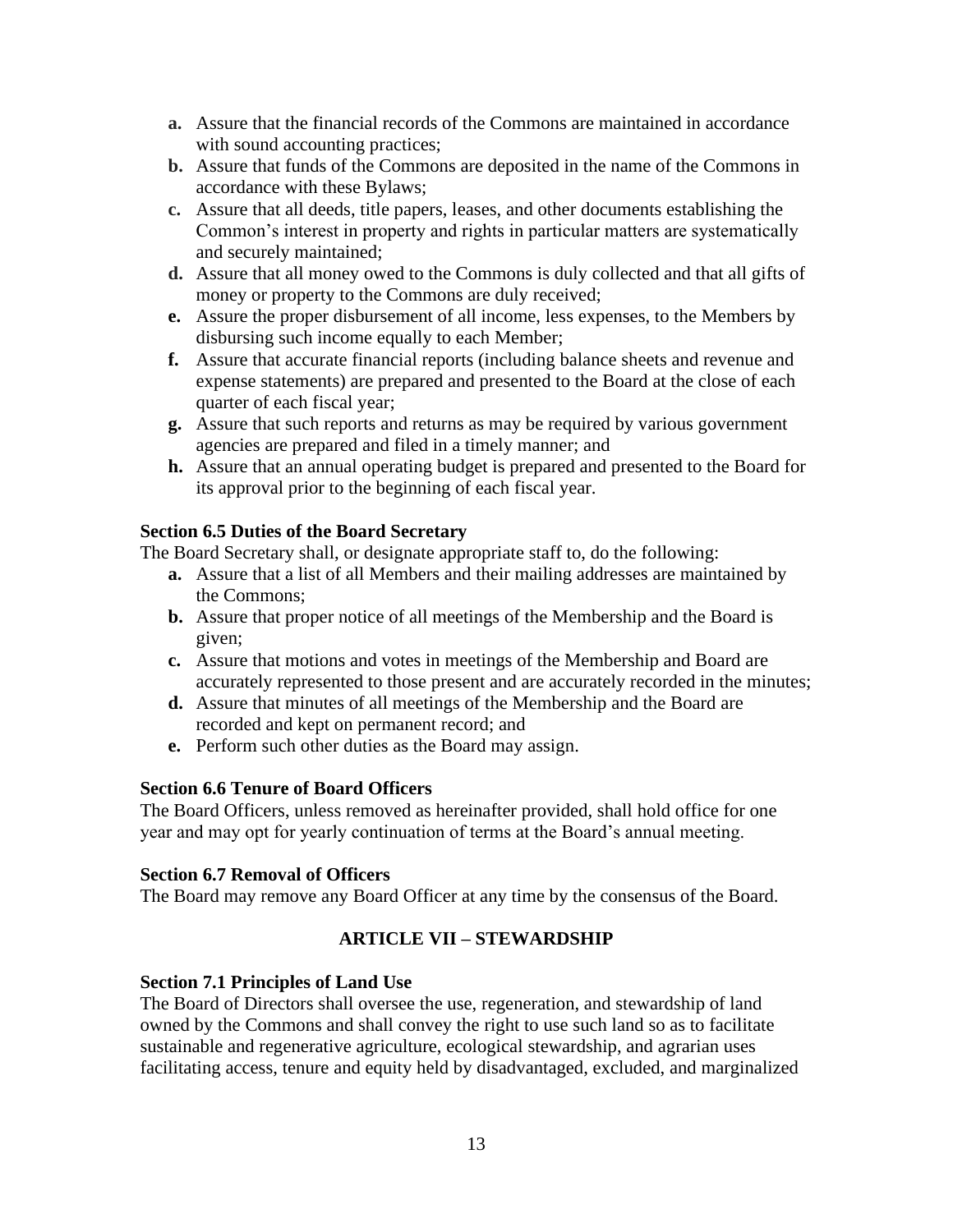farmers and communities. In so doing, the Board shall be guided by the following principles:

- **a.** Total whole farm and ranch properties held by the Commons, should be at least four (4) and shall not be more than twelve (12) within Montana;
- **b.** A prohibition on sale or transfer of the land, property, and agrarian assets;
- **c.** Upholding shared agreements among the Commons, Member Organizations, and farmer(s) in stewardship of the soils and ecosystem;
- **d.** Adhering to 75-year lease terms that convey secure tenure and equity building structures; and
- **e.** To the degree possible, engage in active practice of agroecology, biodynamic, natural, organic, regenerative, or other similarly aligned non-toxic based agricultural and land stewardship that is focused on diverse food production, habitat management, and soil and water health.

# **Section 7.2 Encumbrance of Land**

The decision to mortgage or otherwise encumber land owned by the Commons shall require:

- **a.** The approval of the Board of Directors;
- **b.** The unanimous consent of any parties to whom such land is leased;
- **c.** Be allowable by Membership Organization Bylaws; and
- **d.** Approval by a majority of the Members.

Any such encumbrance shall be subordinated to any leases relating to such land.

# **Section 7.3 Transferring Land**

If Agrarian Commons should dissolve as a corporation for any reason or cease to engage in carrying out the purposes set forth in its Articles of Incorporation, all of its properties shall be transferred to the Members. If the Member Organizations dissolve, such properties shall be transferred to the nonprofit fund, foundation, or corporation designated by the Members which is organized and operated exclusively for charitable purposes and which has established its tax-exempt status under IRC  $501(c)(3)$ . If such organization has also dissolved or is unable to steward the Common's properties, the Commons shall make every reasonable effort to:

- **a.** Transfer to an indigenous community located near each parcel, regardless of whether such community is federally recognized, if that community is interested in receiving the land and has the capacity to steward the land;
- **b.** Transfer to a people of color-led, land-based organization that shares the mission of the Commons, if that community is interested in receiving the land and has the capacity to steward the land;
- **c.** Transfer to a mission-compatible land-based organization near the location of each parcel that has adequate funding, knowledge, resources, and demonstrated commitment to manage the land as a commons; or
- **d.** Notwithstanding the above, a parcel of land may be sold on the open market when it is not a viable or integral component of agriculture, agrarian, community, and/or ecological health and viability of the whole Commons pursuant to a resolution adopted by an affirmative vote by at least two thirds of the entire Board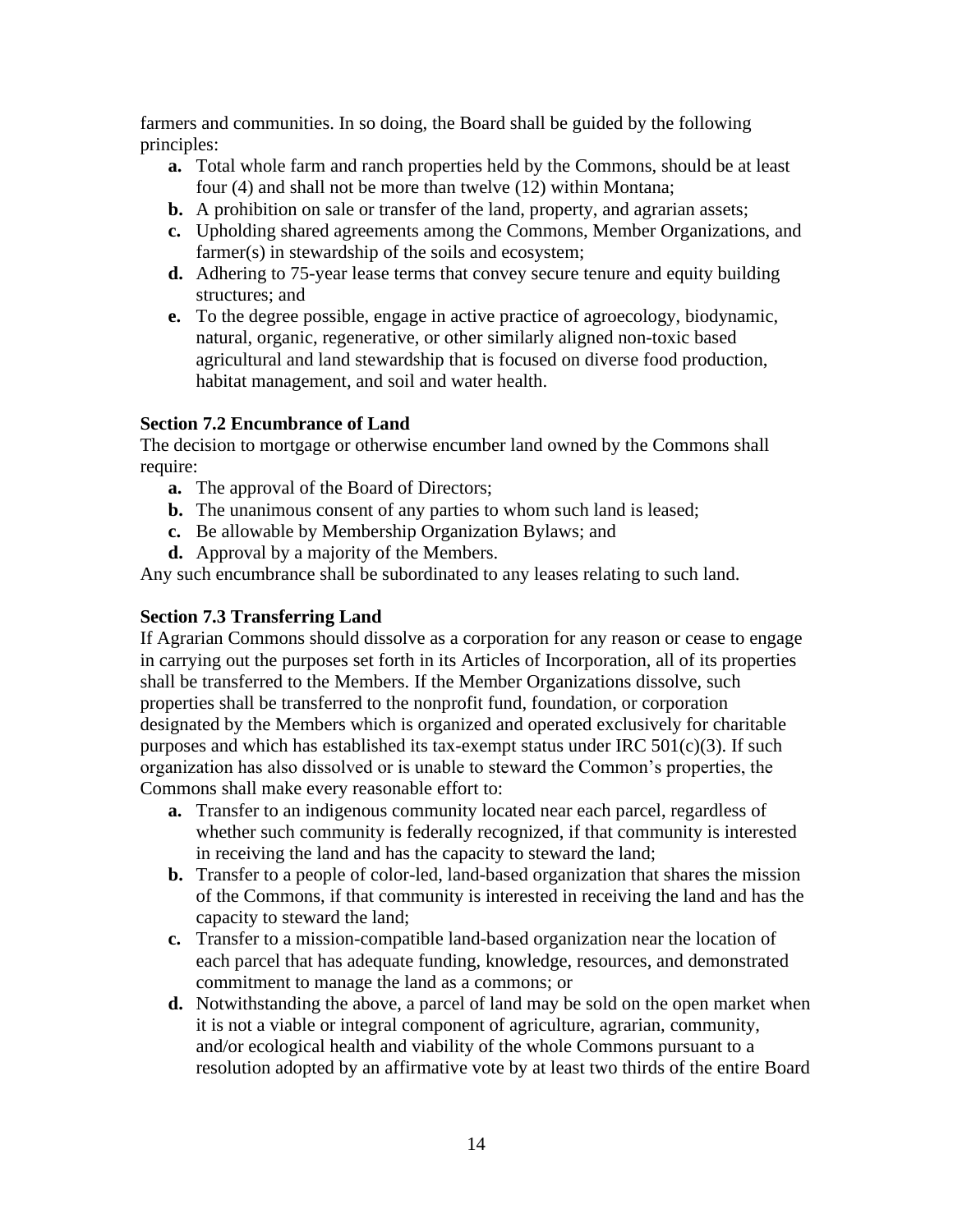of Directors and with the approval of the Members and agreement to waive Option to Recover.

Lessees of the Commons shall have a first right to purchase the land that is the subject of their lease at its current appraised value. Any and all sales are subject to existing leases, and subsequent buyers are bound by existing leases at the time of sale.

### **ARTICLE VIII: AMENDMENT OF ARTICLES OF INCORPORATION AND BYLAWS**

#### **Section 8.1 Certificate of Incorporation**

The Articles of Incorporation may be amended and these Bylaws may be amended or may be repealed and new Bylaws adopted only by:

- **a.** An affirmative vote by two thirds of the entire Board of Directors at any regular or special meeting of the Board, provided that written notice of such meeting has set forth the proposed amendment or replacement, with appropriate explanations thereof; and
- **b.** Unanimous consent by all Members present at any Regular or Special Membership Meeting, a quorum being assembled, provided that written notice of such meeting has set forth the proposed amendment or replacement, with appropriate explanations thereof.

### **ARTICLE IX: DISSOLUTION**

#### **Section 9.1 Requirements for Dissolution**

A decision to dissolve the Commons and to distribute the Common's assets in a particular manner in accordance with the Articles of Incorporation shall require:

- **a.** An affirmative vote by two thirds of the entire Board of Directors at any regular or special meeting of the Board, provided that written notice of such meeting has included a full description of a proposed plan of dissolution; and
- **b.** An affirmative vote by all of the Members present at a Regular or Special Membership Meeting, a quorum being assembled, provided that written notice of such meeting, including a full description of the proposed plan of dissolution, has been given to all Members of the Commons no later than three weeks prior to the meeting.

If the Commons should dissolve for any reason, all of the business, properties, assets, and income of the Commons remaining after payment of all debts and liabilities of the Commons shall be distributed in accordance with these bylaws.

#### **ARTICLE X: MISCELLANEOUS PROVISIONS**

#### **Section 10.1 Fiscal Year**

The fiscal year of the Commons shall begin on January 1 of each year, and shall end on December 31 of each year.

#### **Section 10.2 Deposit of Funds**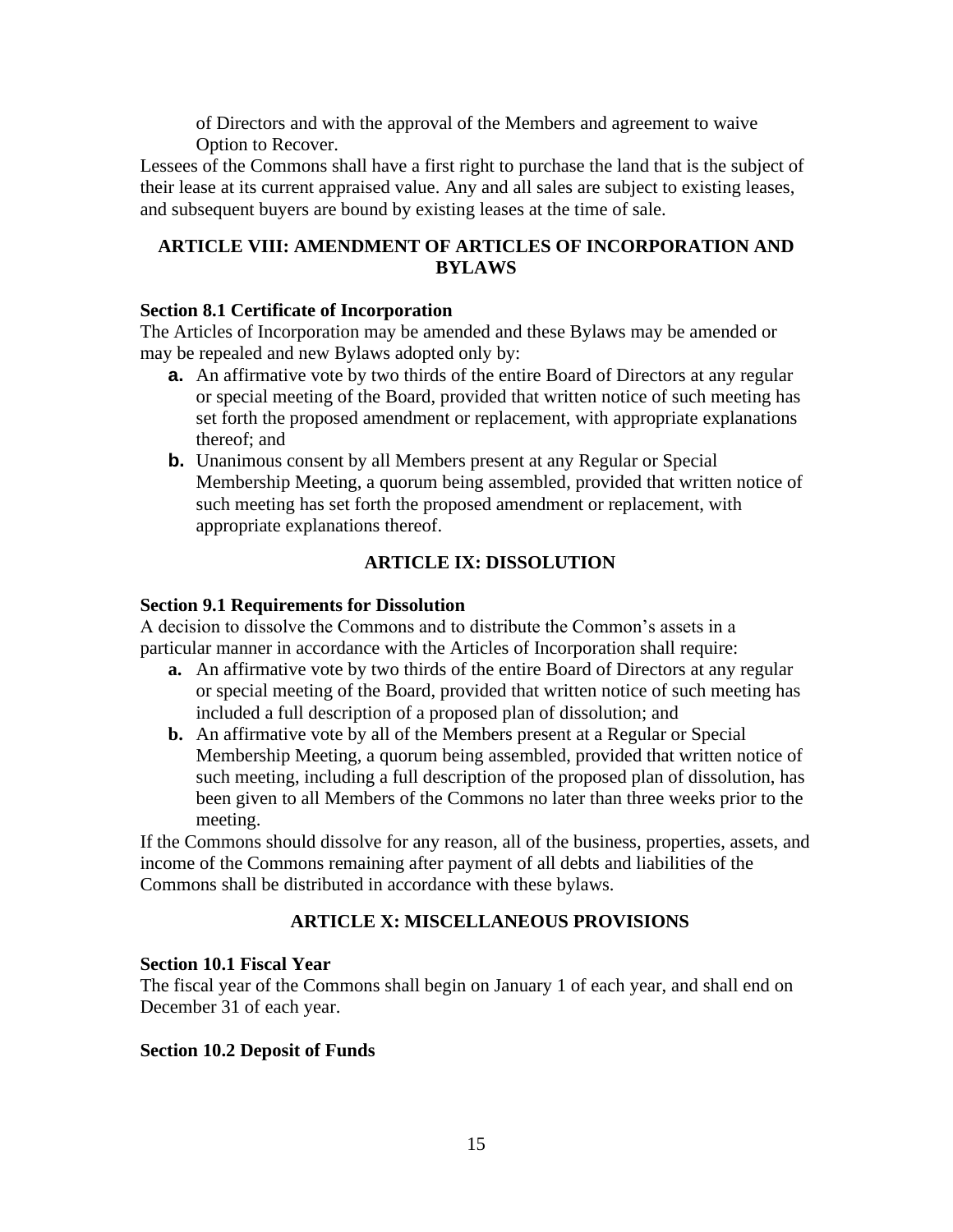All funds of the Commons not otherwise employed shall be deposited in such banks, trust companies, or other reliable depositories, as the Board of Directors, from time to time, may determine.

### **Section 10.3 Checks, etc**.

- **a.** All checks, drafts, endorsements, notes, and evidence of indebtedness of the Commons shall be signed by such officers or agents of the Commons and in such manner as the Board of Directors, from time to time, may determine.
- **b.** Endorsements for deposits to the credit of the Commons shall be made in such manner as the Board of Directors may determine.

#### **Section 10.4 Loans**

No loans or advances shall be contracted on behalf of the Commons, and no note or other evidence of indebtedness shall be issued in its name, except as authorized by the Board of Directors. Any such authorization shall relate to specific transactions.

### **Section 10.5 Contracts**

- **a.** Any officer or agent of the Commons specifically authorized by the Board of Directors may, on behalf of the Commons, enter into those contracts or execute and deliver those instruments that are specifically authorized by the Board of Directors.
- **b.** Without the express and specific authorization of the Board of Directors, no officer or other agent of the Commons may enter into any contract or execute and deliver any instrument in the name of the Commons.

#### **Section 10.6 Indemnification**

Any person (and the heirs, executors and administrators of such person) made or threatened to be made a party to any action, suit or proceeding by reason of the fact that he or she is or was a Director or Officer of the Commons shall be indemnified by the Commons against any and all liability and the reasonable expenses, including attorneys' fees and disbursements, incurred by him or her (or his or her heirs, executors, or administrators) in connection with the defense or settlement of such action, suit, or proceeding, or in connection with any appearance therein, except in relation to matters as to which it shall be adjudged in such action, suit or proceeding that such Director or Officer is liable for negligence or misconduct in the performance of his or her duties.

Adopted on: (DATE)

Amended on: (DATE)

Amended on: (DATE)